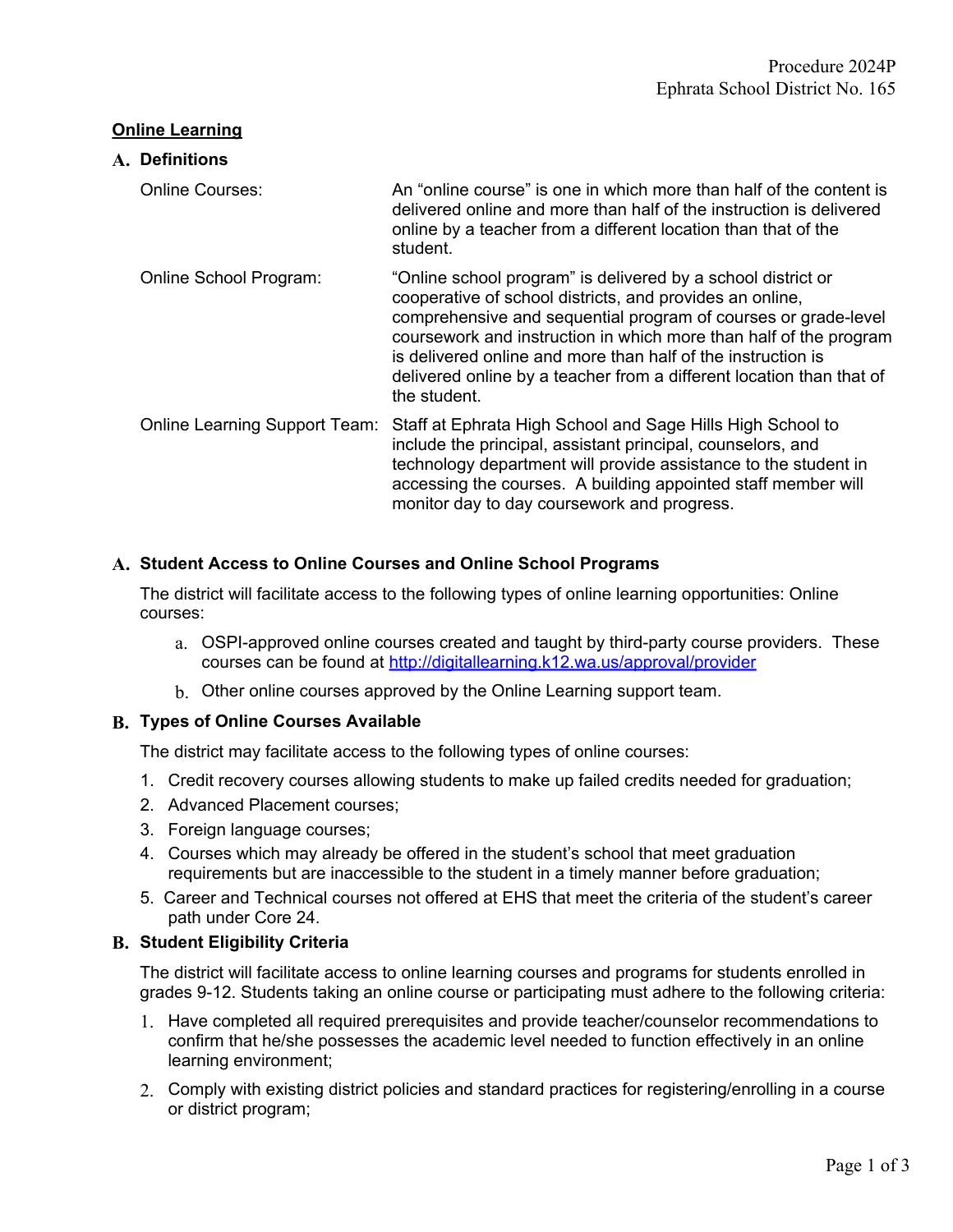3. Students interested in attending an online school program in another district must follow the interdistrict transfer procedures in Policy 3140 Choice/Release of Resident Students*,* prior to entering that program.

# **C. Supporting Student Success**

The district will provide the following support to students to help ensure a successful online learning experience:

- 1. All online students will receive assistance from the local online learning support team;
- 2. The counselor will advise students in selecting and registering for online learning options to which the district approves;
- 3. The building appointed staff member will monitor online students to ensure they are connecting to the online coursework and the online teacher and are making satisfactory progress in their online coursework;
- 4. The district may offer a dedicated class period during the school day dependinig on the number of students interested in which the student may connect to an online course and to their building appointed staff member; and
- 5. The district may offer access to online computers during the school day dependent on student schedule and availability of staff supervision.

# **F. Costs/Fees**

- 1. Courses offered to students for which the district claims state education funding or that are included as part of the legally-required annual average total instructional hour offering of one thousand (1,080) hours will be paid for by the school district. Students/families may be responsible for fees as specified by the district fee schedule.
- 2. Courses offered to students for which the district claims no state education funding and that are not included as part of the legally-required annual average total instructional hour offering of one thousand (1,080) hours will be paid for by students/families*.* Students/families may also be responsible for fees as specified by the district fee schedule.
- 3. Parents or guardians are required to pay the district the cost of the course if the student does not complete or fails the course.

# **G**. **Granting of High School Credit for Online Courses**

- 1. Credit for online courses will be granted in the same manner as other course offerings in the district.
- 2. Currently enrolled students must notify the district prior to enrolling in an online course provided outside of the district by an approved provider. The student will be informed, in writing, whether or not the course is eligible for academic credit from the district.
- 3. For students transferring credit from online courses or programs taken while enrolled outside of the district, credit will be granted according to the district transfer credit policy 2410 High School Graduation Requirements.
- 4. For eligible courses, if course credit is earned, the course will be recorded on the transcript using the standardized identifier for online courses provided in the Comprehensive Education Data Research System (CEDARS).
- 5. Prior to enrollment and after written request submission, students and/or parents will be informed in writing whether a course is eligible for academic credit.